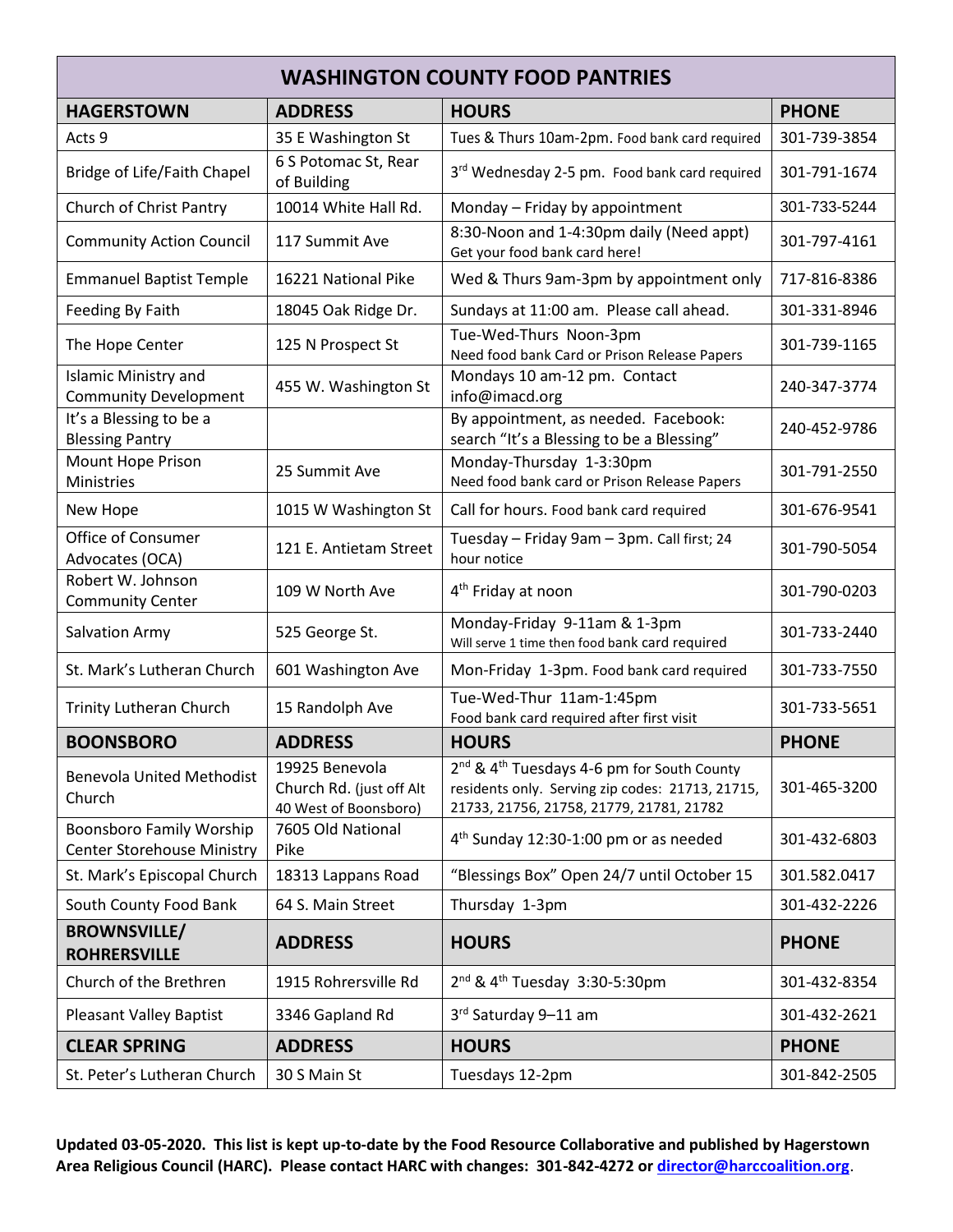| <b>HANCOCK</b>                                      | <b>ADDRESS</b>                | <b>HOURS</b>                                                                                                                 | <b>PHONE</b> |
|-----------------------------------------------------|-------------------------------|------------------------------------------------------------------------------------------------------------------------------|--------------|
| Interfaith Service Coalition                        | 116 W High St                 | Call for hours of operation                                                                                                  | 301-678-6605 |
| <b>MAUGANSVILLE</b>                                 | <b>ADDRESS</b>                | <b>HOURS</b>                                                                                                                 | <b>PHONE</b> |
| Maugansville Area Food<br><b>Bank</b>               | 17904 Binkley Ave.            | 1st Friday of the month 1:30-3:30 pm, by<br>appt only. Must live in Maugansville school<br>district. Food bank card required | 301-791-7723 |
| <b>SHARPSBURG</b>                                   | <b>ADDRESS</b>                | <b>HOURS</b>                                                                                                                 | <b>PHONE</b> |
| Battlefield Bible Church                            | 7708 Sharpsburg Pike          | 3rd Saturday 10am-noon                                                                                                       | 301-991-2084 |
| <b>SMITHBURG</b>                                    | <b>ADDRESS</b>                | <b>HOURS</b>                                                                                                                 | <b>PHONE</b> |
| Tabitha's Table                                     | 17 S. Main St, rear ent       | Tuesday 2-5pm                                                                                                                | 301-331-1464 |
| <b>WILLIAMSPORT</b>                                 | <b>ADDRESS</b>                | <b>HOURS</b>                                                                                                                 | <b>PHONE</b> |
| Open Gate Food Bank at<br><b>Gateway Ministries</b> | Route 63 & Kemps<br>Mill Road | Wednesday 5-6 pm                                                                                                             | 301-582-4595 |
| <b>Williamsport Food Pantry</b>                     | 28 N. Conocheague St          | Monday & Thursday 9:30am-12:30 pm<br>Must live in Williamsport High /Springfield<br>Middle school areas                      | 301-223-4289 |

## **WASHINGTON COUNTY SOUP KITCHENS**

| <b>HAGERSTOWN</b>                                             | <b>ADDRESS</b>                                   | <b>HOURS</b>                                                                      | <b>PHONE</b> |
|---------------------------------------------------------------|--------------------------------------------------|-----------------------------------------------------------------------------------|--------------|
| <b>Emmanuel United Methodist</b><br>Church "Summit Suppers"   | 802 Summit Ave.<br>(corner of Howard)            | Fourth Thursday at 6:30 p.m.                                                      | 301-733-4720 |
| Harvest Breakthrough                                          | Behind Mt. Hope,<br>25 Summit Ave.               | $1st$ and $3rd$ Sundays at 12:30 p.m.                                             |              |
| The Hope Center                                               | 125 N. Prospect St.                              | Daily 12:45pm (door closes 1pm) & 7 pm                                            | 301-739-1165 |
| It's a Blessing to Be a Blessing                              | 130 W. Franklin St.<br>outside Christ's Reformed | Thursdays 11:30-12:30. Facebook:<br>search "It's a Blessing to be a Blessing"     | 240-452-9786 |
| Presbyterian Church                                           | 20 S. Prospect St.                               | Wednesdays 10am-noon                                                              | 301-739-6337 |
| Rock of Hope                                                  | 62 E. Antietam St.                               | Saturdays at 4:00 p.m.                                                            |              |
| Salvation Army                                                | 525 George St.                                   | Monday-Friday 11:30am-1pm                                                         | 301-733-2440 |
| Soul Haven                                                    | 119 E. Antietam St.                              | Monday - Saturday noon-6pm                                                        |              |
| St. John's Episcopal Community<br>Café                        | 101 S. Prospect St.                              | 4 <sup>th</sup> Saturday 11am-1pm (use rear<br>entrance with elevator access)     | 301-733-2560 |
| Zion UCC                                                      | 201 N. Potomac St.                               | Tuesdays 5:30 pm                                                                  | 301-739-7244 |
| <b>BOONSBORO</b>                                              | <b>ADDRESS</b>                                   | <b>HOURS</b>                                                                      | <b>PHONE</b> |
| <b>Benevola United Methodist</b><br>Church                    | 19925 Benevola Church<br>Road                    | Community Breakfast - 2 <sup>nd</sup> Saturday,<br>7 - 10 am from April - October | 301-465-3200 |
| <b>WILLIAMSPORT</b>                                           | <b>ADDRESS</b>                                   | <b>HOURS</b>                                                                      | <b>PHONE</b> |
| Shepherd's Table, located at<br>Williamsport United Methodist | 25 E. Church Street                              | Thursday 5-6 pm                                                                   |              |
|                                                               |                                                  |                                                                                   |              |

**Updated 03-05-2020. This list is kept up-to-date by the Food Resource Collaborative and published by Hagerstown Area Religious Council (HARC). Please contact HARC with changes: 301-842-4272 or [director@harccoalition.org](mailto:director@harccoalition.org)**.